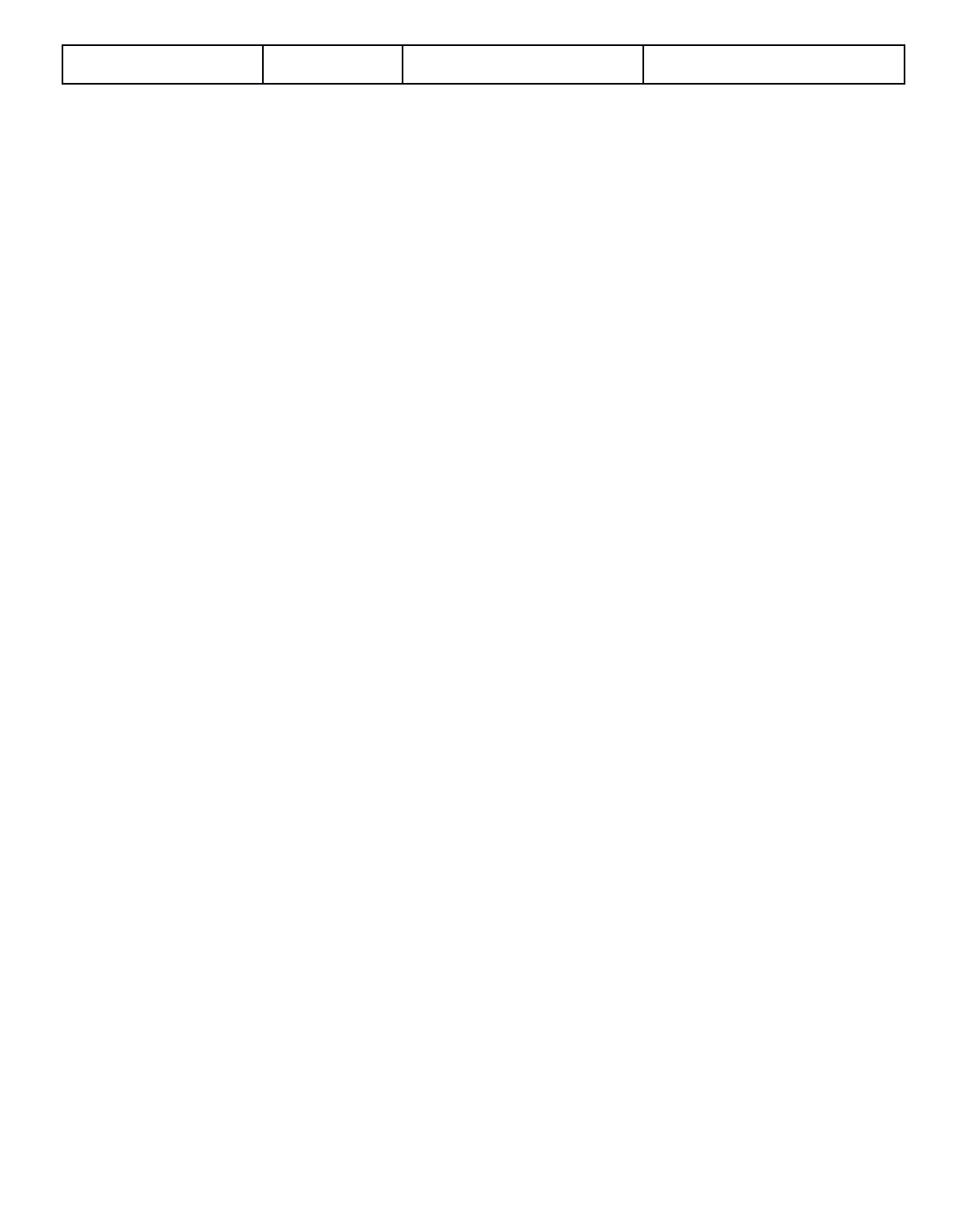| Give details of higher education or equivalent courses |              |                              |                                    |  |  |  |
|--------------------------------------------------------|--------------|------------------------------|------------------------------------|--|--|--|
| Dates attended:                                        |              | Name of School/College/other | <b>Qualifications obtained and</b> |  |  |  |
| From                                                   | To (mm/yyyy) | institution:                 | grade/level:                       |  |  |  |
|                                                        |              |                              |                                    |  |  |  |
|                                                        |              |                              |                                    |  |  |  |
|                                                        |              |                              |                                    |  |  |  |
|                                                        |              |                              |                                    |  |  |  |
|                                                        |              |                              |                                    |  |  |  |
|                                                        |              |                              |                                    |  |  |  |
|                                                        |              |                              |                                    |  |  |  |
|                                                        |              |                              |                                    |  |  |  |
|                                                        |              |                              |                                    |  |  |  |
|                                                        |              |                              |                                    |  |  |  |
|                                                        |              |                              |                                    |  |  |  |
|                                                        |              |                              |                                    |  |  |  |

| Present/Most Recent Employment in Education |                    |                  |                  |               |             |              |  |
|---------------------------------------------|--------------------|------------------|------------------|---------------|-------------|--------------|--|
| <b>Education Authority</b>                  | Name and type of   | <b>Age Range</b> | <b>Post Held</b> | <b>Salary</b> |             | <b>Dates</b> |  |
|                                             | School/Institution |                  |                  | <b>Scale</b>  | <b>From</b> | <b>To</b>    |  |
|                                             |                    |                  |                  | Point/TLR     | mm/yy       | mm/yy        |  |
|                                             |                    |                  |                  |               |             |              |  |
|                                             |                    |                  |                  |               |             |              |  |
|                                             |                    |                  |                  |               |             |              |  |
|                                             |                    |                  |                  |               |             |              |  |
|                                             |                    |                  |                  |               |             |              |  |

| <b>Employment History in Education</b> |                                        |           |           |                                  |               |                             |  |
|----------------------------------------|----------------------------------------|-----------|-----------|----------------------------------|---------------|-----------------------------|--|
| <b>Education Authority</b>             | Name and type of<br>School/Institution | Age Range | Post Held | <b>Salary Scale</b><br>Point/TLR | From<br>mm/yy | <b>Dates</b><br>To<br>mm/yy |  |
|                                        |                                        |           |           |                                  |               |                             |  |
|                                        |                                        |           |           |                                  |               |                             |  |
|                                        |                                        |           |           |                                  |               |                             |  |
|                                        |                                        |           |           |                                  |               |                             |  |
|                                        |                                        |           |           |                                  |               |                             |  |
|                                        |                                        |           |           |                                  |               |                             |  |
|                                        |                                        |           |           |                                  |               |                             |  |
|                                        |                                        |           |           |                                  |               |                             |  |
|                                        |                                        |           |           |                                  |               |                             |  |
|                                        |                                        |           |           |                                  |               |                             |  |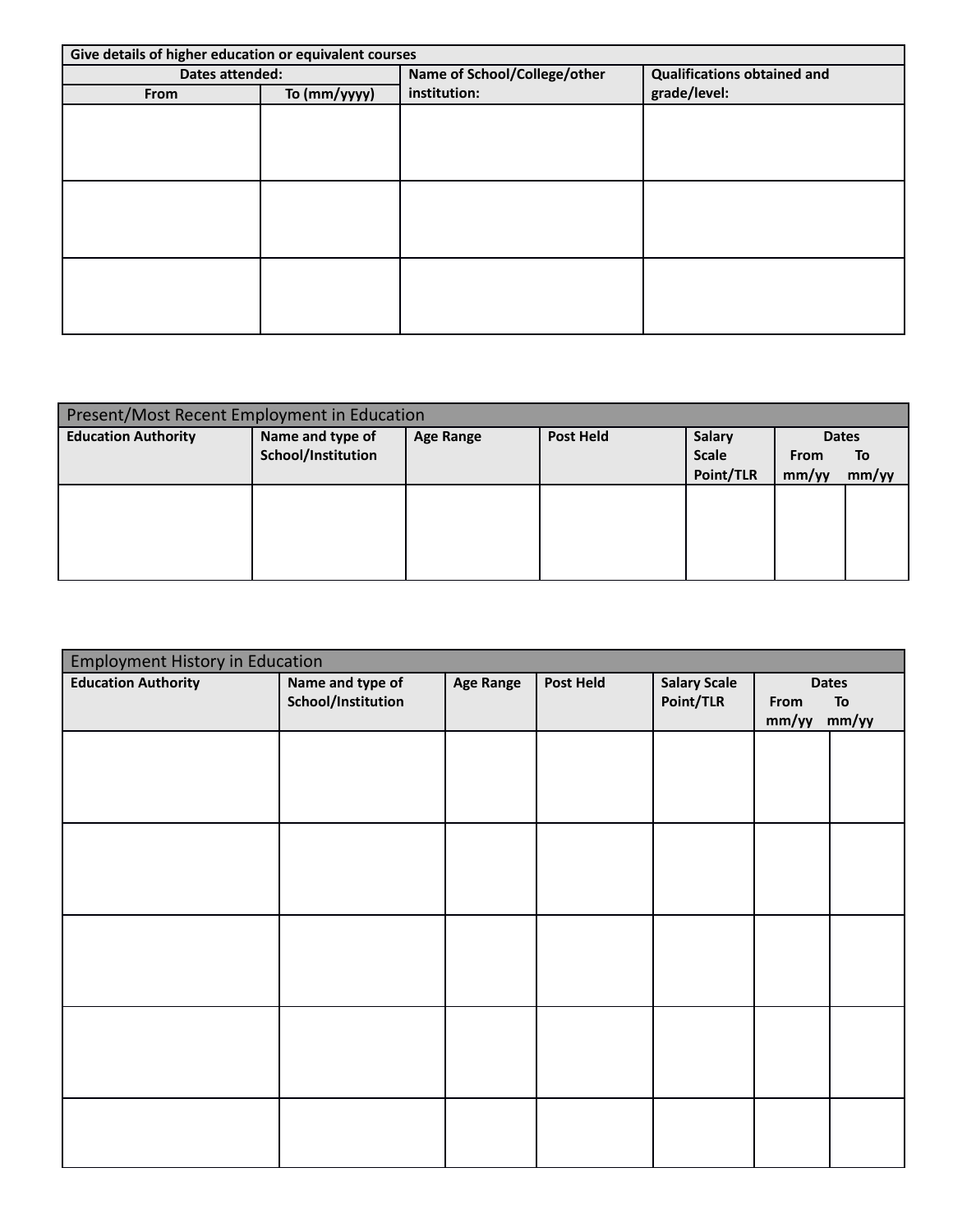| <b>Employment History (outside education)</b> |                |                  |                |              |  |  |
|-----------------------------------------------|----------------|------------------|----------------|--------------|--|--|
|                                               |                |                  | <b>Dates</b>   |              |  |  |
| Employer                                      | <b>Address</b> | <b>Post Held</b> | From<br>MM/YYY | TO<br>MM/YYY |  |  |
|                                               |                |                  |                |              |  |  |
|                                               |                |                  |                |              |  |  |
|                                               |                |                  |                |              |  |  |

|                  |  |    | If there are any gaps in your employment history please explain them below |  |
|------------------|--|----|----------------------------------------------------------------------------|--|
| <b>Dates</b>     |  |    |                                                                            |  |
| From             |  | TO | Reason                                                                     |  |
| MM/YYY<br>MM/YYY |  |    |                                                                            |  |
|                  |  |    |                                                                            |  |
|                  |  |    |                                                                            |  |
|                  |  |    |                                                                            |  |
|                  |  |    |                                                                            |  |

| <b>Continuing Professional Development</b>                                                                                       |          |       |         |  |  |  |  |
|----------------------------------------------------------------------------------------------------------------------------------|----------|-------|---------|--|--|--|--|
| Give details of most recent, relevant courses (last 3 years) and any relevant professional or vocational qualifications you hold |          |       |         |  |  |  |  |
| <b>Course Title or Qualification</b>                                                                                             | Provider | Award | Date(s) |  |  |  |  |
|                                                                                                                                  |          |       |         |  |  |  |  |
|                                                                                                                                  |          |       |         |  |  |  |  |
|                                                                                                                                  |          |       |         |  |  |  |  |
|                                                                                                                                  |          |       |         |  |  |  |  |
|                                                                                                                                  |          |       |         |  |  |  |  |
|                                                                                                                                  |          |       |         |  |  |  |  |
|                                                                                                                                  |          |       |         |  |  |  |  |
|                                                                                                                                  |          |       |         |  |  |  |  |
|                                                                                                                                  |          |       |         |  |  |  |  |
|                                                                                                                                  |          |       |         |  |  |  |  |
|                                                                                                                                  |          |       |         |  |  |  |  |
|                                                                                                                                  |          |       |         |  |  |  |  |
|                                                                                                                                  |          |       |         |  |  |  |  |
|                                                                                                                                  |          |       |         |  |  |  |  |

Please supply the following additional information in support of your application:

**A cover letter of no more than 2 sides of A4 to evidence the following:**

- **why you are applying for this position**
- **how your experience to date will enable you to successfully take on the role.**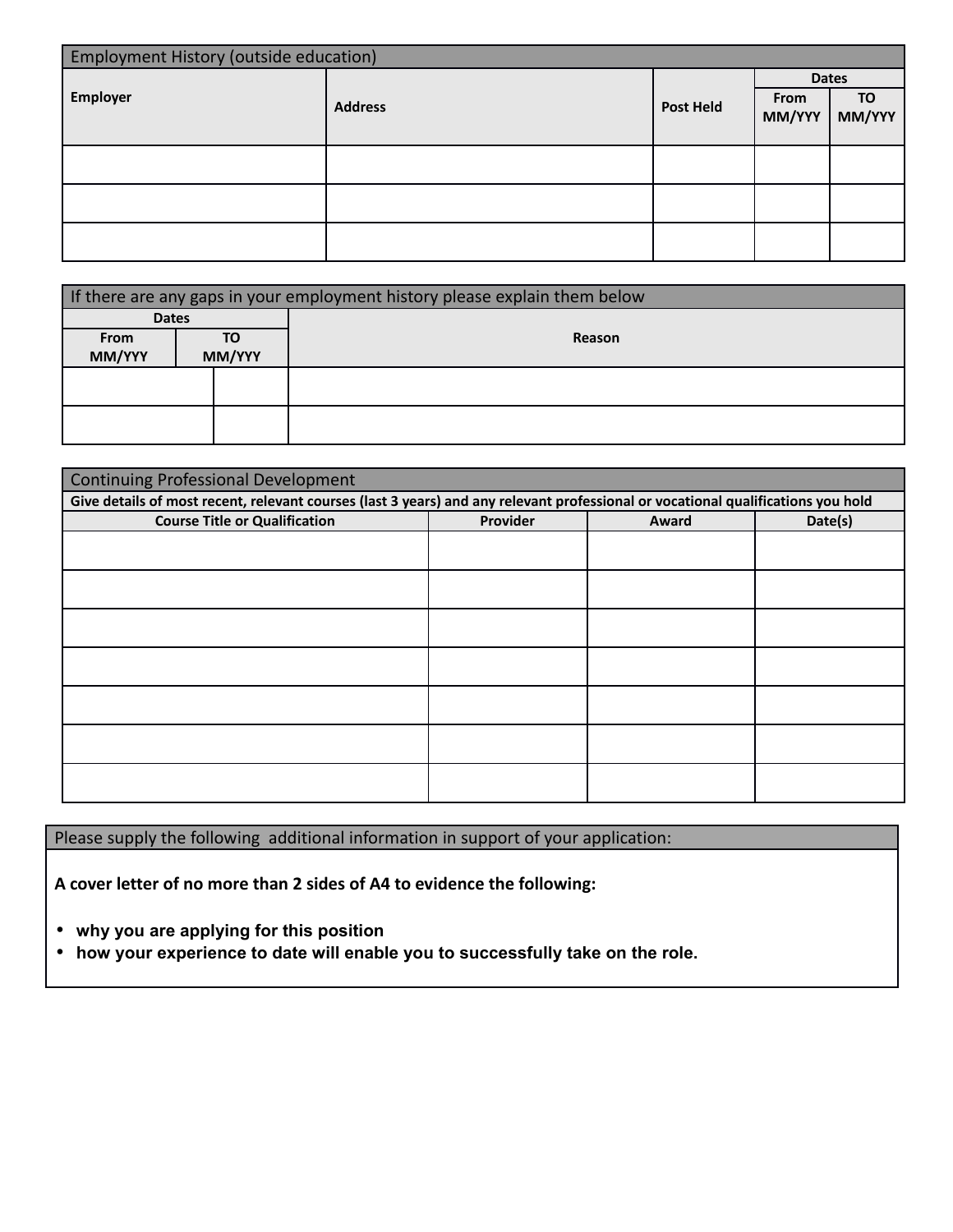| References                                                                                                                       |                                                                                                                                                                                                                                                                                                                                                 |                       |                                           |  |  |
|----------------------------------------------------------------------------------------------------------------------------------|-------------------------------------------------------------------------------------------------------------------------------------------------------------------------------------------------------------------------------------------------------------------------------------------------------------------------------------------------|-----------------------|-------------------------------------------|--|--|
|                                                                                                                                  | Please supply the names and contact details of at least two referees who can comment on your suitability for this position. One                                                                                                                                                                                                                 |                       |                                           |  |  |
| should be your current or most recent Headteacher, or in the case of newly qualified teachers, your training institution and one |                                                                                                                                                                                                                                                                                                                                                 |                       |                                           |  |  |
| of your placements                                                                                                               |                                                                                                                                                                                                                                                                                                                                                 |                       |                                           |  |  |
| Name:                                                                                                                            |                                                                                                                                                                                                                                                                                                                                                 | Name:                 |                                           |  |  |
| <b>Position:</b>                                                                                                                 |                                                                                                                                                                                                                                                                                                                                                 | <b>Position:</b>      |                                           |  |  |
| In what capacity do you know the referee?                                                                                        |                                                                                                                                                                                                                                                                                                                                                 |                       | In what capacity do you know the referee? |  |  |
| Name of organisation:<br><b>Address:</b>                                                                                         |                                                                                                                                                                                                                                                                                                                                                 | Name of organisation: |                                           |  |  |
|                                                                                                                                  |                                                                                                                                                                                                                                                                                                                                                 | <b>Address:</b>       |                                           |  |  |
| Postcode:                                                                                                                        | Tel:                                                                                                                                                                                                                                                                                                                                            | Postcode:             | Tel:                                      |  |  |
| E-mail:                                                                                                                          |                                                                                                                                                                                                                                                                                                                                                 | E-mail:               |                                           |  |  |
| the Headteacher to discuss these issues.                                                                                         | Please note that we will contact the above referees if you are short-listed for the post and seek references before interview. Also, in relation to work with children<br>we will seek information about any past disciplinary issues relating to children and/or child protection concerns. If you have any concerns about this please contact |                       |                                           |  |  |

| For persons who are not British or EU nationals:                                      |
|---------------------------------------------------------------------------------------|
| If you have any conditions related to your employment please give full details below: |
|                                                                                       |
|                                                                                       |
|                                                                                       |
|                                                                                       |

| <b>Safer Recruitment</b>                                                                                                        |    |            |  |  |  |  |
|---------------------------------------------------------------------------------------------------------------------------------|----|------------|--|--|--|--|
| Do you have QTS status?                                                                                                         | No | Yes        |  |  |  |  |
|                                                                                                                                 |    |            |  |  |  |  |
| If no, when are you expecting to qualify?                                                                                       |    |            |  |  |  |  |
|                                                                                                                                 |    |            |  |  |  |  |
| Are you registered with the Teaching Regulation Agency?                                                                         | No | <b>Yes</b> |  |  |  |  |
|                                                                                                                                 |    |            |  |  |  |  |
| Do you have any convictions or cautions? (If 'yes' details of any of these matters may                                          | No | Yes        |  |  |  |  |
| be provided in a sealed envelope marked 'confidential')                                                                         |    |            |  |  |  |  |
| Are you (or have you ever been) disqualified from working with children or been                                                 | No | Yes        |  |  |  |  |
| subject to a sanction imposed by a regulatory authority such as the Teaching                                                    |    |            |  |  |  |  |
| <b>Regulation Agency?</b>                                                                                                       |    |            |  |  |  |  |
| Enhanced Disclosure will be required if, following interview, it is considered that you are the most suitable applicant for the |    |            |  |  |  |  |
| post.                                                                                                                           |    |            |  |  |  |  |
| Date you can take up the post if appointed:                                                                                     |    |            |  |  |  |  |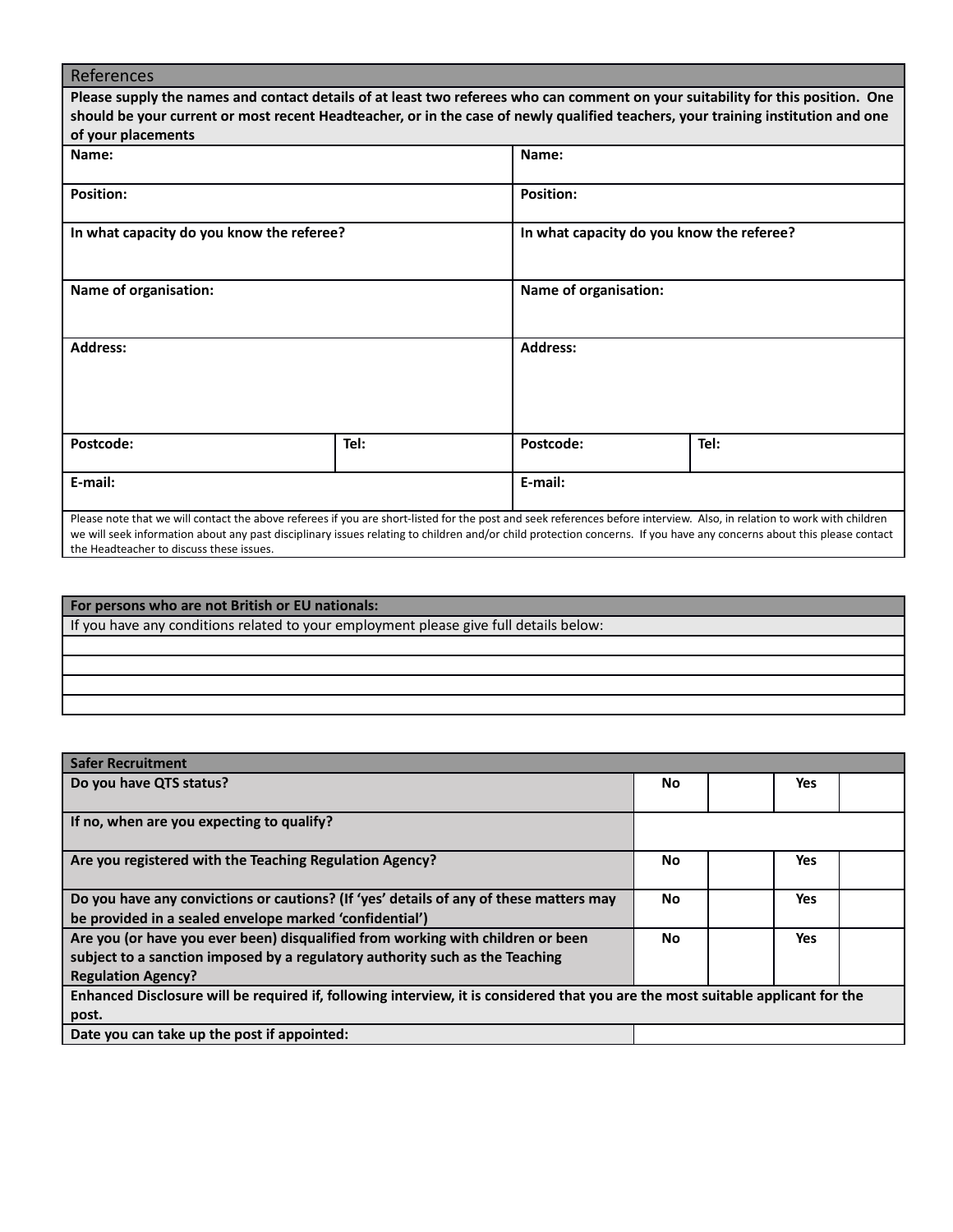Documentation required

**To comply with Asylum and Immigration Legislation you will be required, if appointed, to provide one or more documents from the specified list, which provides evidence of your entitlement to work in the UK. Please tick at least one of the following original documents that you will be able to provide when requested:**

**A document from a previous employer, the Inland Revenue, the Benefits Agency, or the Employment Service showing your name and National Insurance number. This could be a P45, a pay slip, a P60, a NI card or letter.**

**A passport confirming that you are either a British or Irish citizen.**

**A birth certificate confirming birth in the United Kingdom or Republic of Ireland.**

**A biometric residence permit number, biometric card number or passport or national identity card to prove that you are allowed to work in the UK.**

Statement

**To the best of my knowledge and belief, the information contained in this form is accurate. I understand that providing false information is an offence, that if I provide false information my application may be rejected and that if recruited I may be the subject of summary dismissal. Candidates are required to disclose whether, to their knowledge, they are related to any member of the school or to any governor of the school. No Yes**

**If your answer is yes, please give details of relationship:**

#### **Notes to Applicants**

**Before signing this form, please ensure that every section relevant to your application has been completed.** 

## **Please return this form to the Headteacher, by Emailing (ADD DETAILS)**

**Please ensure Application Forms are accompanied with additional information as listed in the Application Pack.**

**The Brighter Futures Learning Partnership Trust (BFLPT) is an equal opportunities employer and welcomes applications irrespective of race, sex or disability.**

**The Trust is committed to safeguarding and promoting the welfare of children and applicants will undergo child protection screening appropriate to the post, including checks with past employers. The role is exempt from the Rehabilitation of Offenders Act 1974 and therefore candidates will be subject to an enhanced DBS certificate. The role is also engaged in regulated activity and will therefore require a children's barred list check. Shortlisted Applicants will be required to complete a self-disclosure**

**The amendments to the Exceptions Order 1975 (2013 & 2020) provide that certain spent convictions and cautions are 'protected' and are not subject to disclosure to employers, and cannot be taken into account.**

**Guidance and criteria on the filtering of these cautions and convictions can be found on the Ministry of Justice website.**